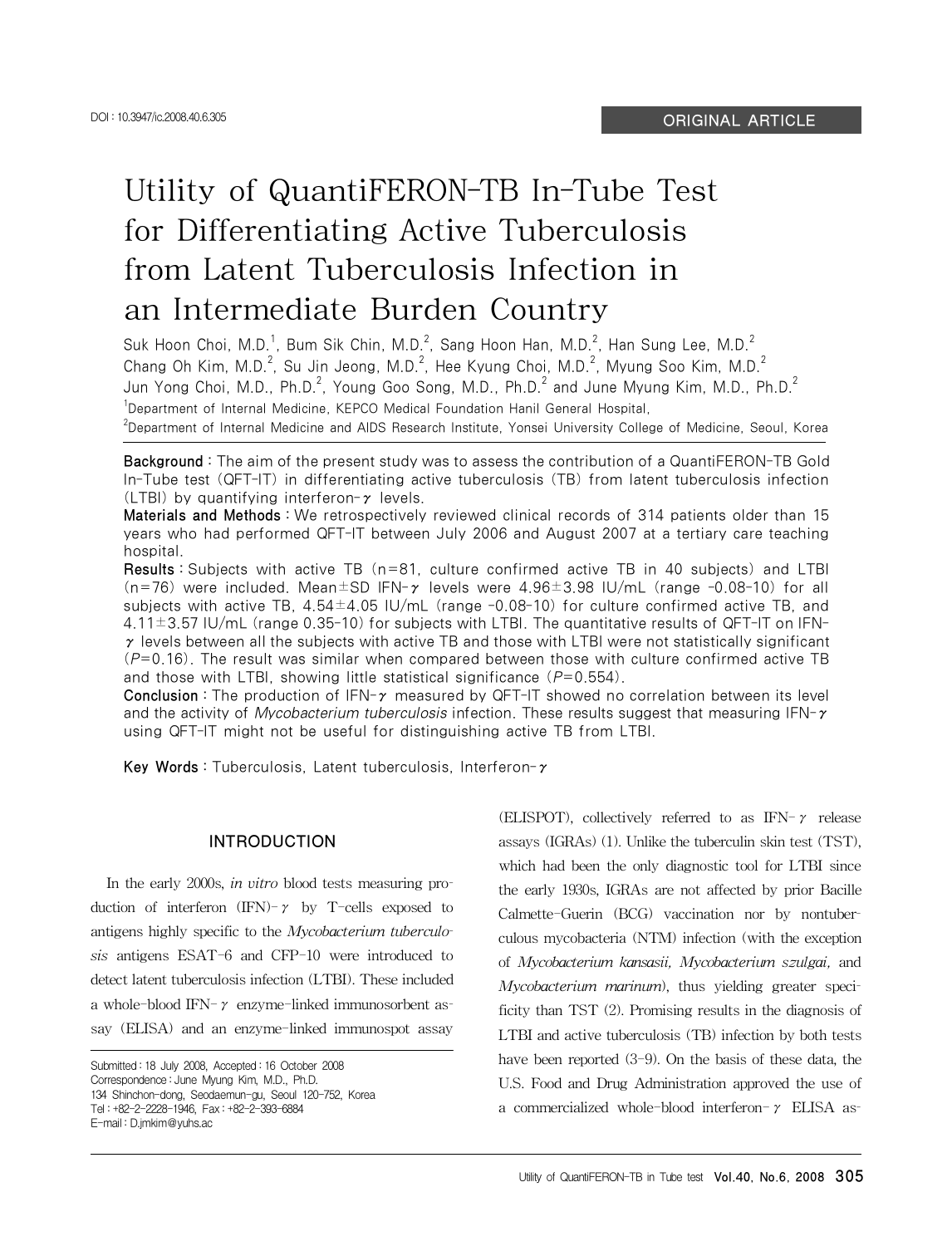say, QuantiFERON-TB Gold (QFT-G; Cellestis, Carnegie, Australia), for the diagnosis of active TB and LTBI (10). A commercialized ELISPOT assay, T-SPOT.TB assay (Oxford Immunotec, Oxford, UK), was also approved for diagnostic use in Europe (11, 12).

One concern in routine clinical practice is to distinguish patients with active TB from LTBI. Several studies have reported that IFN- $\gamma$  production by lymphocytes challenged by *M. tuberculosis*-specific antigens was proportional to *M. tuberculosis* activity (13-17). Goletti et al. compared the results of different IGRAs in patients with clinically suspected TB according to outcome: culture-proven TB versus alternative diagnosis established or resolution of clinical symptoms without drugs active against TB (15). In that study, IFN- $\gamma$  levels measured using whole blood enzyme-linked immunosorbent assay were significantly higher in patients with active TB than TST-positive or negative controls. However, the quantitative results of either T-SPOT.TB or QuantiFERON-TB Gold were not reported.

It was, therefore, hypothesized that by using the QuantiFERON-TB Gold In-Tube (QFT-IT) test, which is a more advanced test than QFT-G (18), it would be possible to establish the threshold IFN- $\gamma$  levels, permitting the distinction of active TB from LTBI. Thus, a study was designed to compare IFN- $\gamma$  levels of QFT-IT between active TB and LTBI patients admitted to Severance Hospital (Seoul, South Korea) between July 2006 and August 2007. The incidence of active TB in South Korea is intermediate (96/105 cases per year), and BCG vaccination at birth has been mandatory (19).

# MATERIALS AND METHODS

#### 1. Study design

Records of 314 patients older than 15 years who had QFT-IT performed because of suspected LTBI or active TB between July 2006 and August 2007 at Severance Hospital, Yonsei University College of Medicine (a 2000 bed tertiary care teaching hospital), were reviewed retrospectively. The study was approved by the local research ethics committee. The following data were collected by reviewing the records: results of QFT-IT, results of acid-fast stain and *Mycobacterium* culture, pathology results, chest X-ray findings, other medical conditions, and treatments given. We compared IFN- $\gamma$  levels of QFT-IT between individuals with active TB and LTBI before anti-TB treatment.

# 2. QFT-IT

Peripheral venous blood was collected into three evacuated QFT-IT tubes, one containing TB antigens (ESAT-6, CFP-10, and TB 7.7), a positive control tube containing phytohemagglutinin, and a negative control tube, and processed for 4 hours. ELISA for IFN- $\gamma$  was performed according to the manufacturers instructions. Samples were incubated for 20 hours. A positive result was defined as TB antigen minus negative control IFN-γ equal to or greater than 0.35 IU/mL and increment of negative control IFN- $\gamma$  level to 25% or more. An indeterminate result was defined as either a negative control IFN- $\gamma$  level of  $>8.0$  IU/mL or a positive control IFN- $\gamma$ response of  $\leq 0.5$  IU/mL with a TB antigen minus a negative control IFN- $\gamma$  level of either <0.35 IU/mL or <25% of the negative control value. Because the IFN- $\gamma$  ELISA cannot accurately quantify levels greater than 10 IU/mL, such levels were treated as 10 IU/mL during analysis.

# 3. Definitions and diagnoses

#### 1) Active TB

Final diagnoses were made on the basis of all the clinical, radiological, microbiological, and pathological information collected. Active TB was defined as culture positive for TB (culture confirmed TB), diagnosed histologically, or obvious symptoms and signs appropriate for diagnosis, which responded clinically and radiologically to a full course of first-line anti-TB drugs (clinical TB).

#### 2) Immunocompromised subjects

Immunocompromised subjects were defined as those with hematological malignancy, aplastic anemia, chronic renal failure, primary immunodeficiency diseases, HIV infection or those receiving immunosuppressive drugs (anticancer chemotherapy, post-transplantation, receiving >15 mg/day prednisolone for >1 month).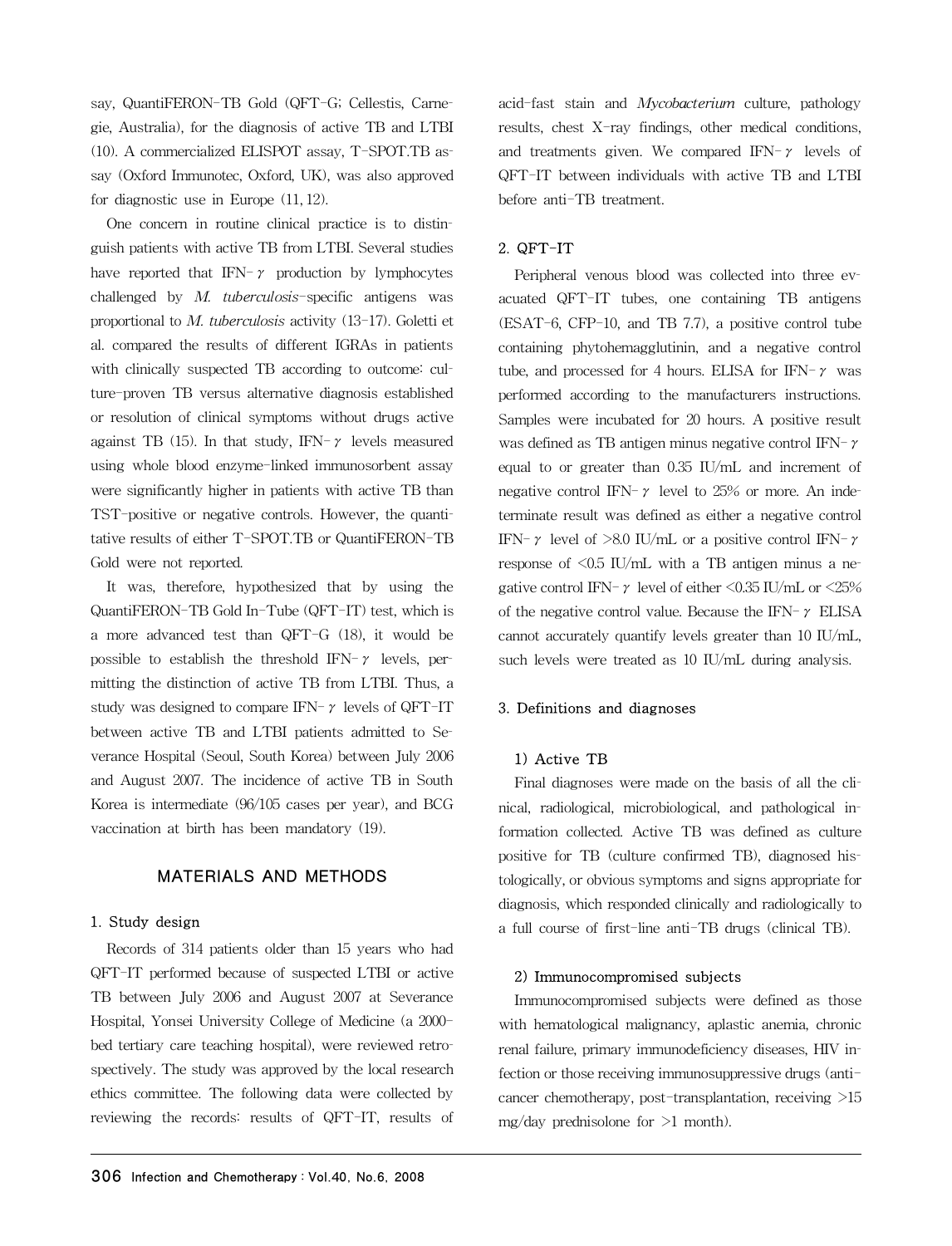# 3) LTBI subjects

LTBI subjects were defined as patients with positive result of QFT-IT and without evidence of active tuberculosis.

#### 4) High risk LTBI

Patients with high risk LTBI were defined as patients with a history of active TB or TB contact or old TB lesions on chest X-ray.

#### 5) Statistical analysis

Differences in QFT-IT-measured IFN- $\gamma$  levels between two groups were analyzed using a two sample ttest. *P* values of <0.05 were considered significant. All analyses were performed using SPSS for Windows (Version 12.0).

### RESULTS

Of the 314 persons screened for this study, 158 persons were eligible. The number of active TB patients and LTBI patients was 82 and 76, respectively. The result of QFT-IT was positive in 66 of 82 (80.5%) patients, negative in 15 of 82 (18.3%) patients, and indeterminate in 1 of 82 (1.2%) patients with active TB. Of the 76 LTBI patients, those with high risk for LTBI were 29 patients (38.1%). Of the 82 active TB patients, one patient was excluded

Table 1. Baseline Characteristics of Subjects

because of indeterminate QFT-IT result. Baseline characteristics for the remaining 157 patients are shown in Table 1. Of the 81 remaining active TB patients, 38 patients (38/81, 46.9%) had culture-confirmed pulmonary TB, 2 patients (2/81, 2.5%) had culture-confirmed extrapulmonary TB, 31 patients (31/81, 38.3%) had Clinical pulmonary TB, and 10 patients (10/81, 12.3%) had Clinical extrapulmonary TB.

# 1. Active TB vs. LTBI

Subjects with active TB (n=81) and LTBI (n=76) were included. Mean $\pm$ SD IFN- $\gamma$  levels were 4.96 $\pm$ 3.98 IU/mL (range 0.08-10) for subjects with active TB and  $4.11 \pm 3.57$ IU/mL (range 0.35-10) for subjects with LTBI. The quantitative results of QFT-IT on IFN- $\gamma$  levels between all the subjects with active TB and those with LTBI were not statistically significant (*P*=0.16).

## 2. Culture confirmed active TB vs. LTBI

In subjects with culture confirmed active TB (n=40), mean $\pm$ SD IFN- $\gamma$  level was  $4.54 \pm 4.05$  IU/mL (range-0.08-10). The difference on the quantitative results of the QFT-IT between subjects with culture confirmed active TB and those of LTBI was also statistically insignificant (*P*=0.554) (Fig. 1B).

| Variables                         | Active TB (n=81)  | $LTBI$ (n=76)         | $P$ value |
|-----------------------------------|-------------------|-----------------------|-----------|
| Age, years (Mean $\pm$ SD)        | $47.27 \pm 18.33$ | $53.57 \pm 14.13$     | 0.017     |
| Male $n$ $(\%)$                   | 42 (51.9)         | 40 (52.6)             | 0.922     |
| Underlying disease, n (%)         |                   |                       | <b>NA</b> |
| Diabetes mellitus                 | 7.4)<br>6 (       | 6.6)<br>5 (           |           |
| Chronic renal failure             | (1)               | 3(3.9)                |           |
| Autoimmune disease                | 3.7)<br>3(        | 9(11.8)               |           |
| Post-transplantation status       | $\Omega$          | (1.3)                 |           |
| HIV infection                     | 1.2)              | 1.3)                  |           |
| Solid cancer                      | (2.5)             | 7.9<br>6              |           |
| Hematologic malignancy            | 1.2)              | 2.6<br>2 <sub>1</sub> |           |
| Immunodeficiency disease          | 1.2)              | $\Omega$              |           |
| Other <sup>®</sup>                | 10(12.3)          | 15 (19.7)             |           |
| None                              | 55 (67.9)         | 33 (43.4)             |           |
| Combined disease <sup>T</sup>     | (2.5)<br>2(       | (1.3)                 |           |
| Immunocompromised subjects, n (%) | 7.4)<br>6         | (14.5)                | 0.154     |

Abbreviations : TB, tuberculosis; LTBI, Latent tuberculosis infection; NA, Not analyzed using statistics<br>
'Other diagnoses encompass chronic heart or vascular disease, chronic lung disease, and benign tumors

<sup>t</sup>Combined disease encompasses the diagnosis of more than one of the following diseases: diabetes mellitus, chronic renal failure, autoimmune disease, post-transplantation status, HIV infection, solid cancer, hematologic malignancy, aplastic anemia, and immunodeficiency.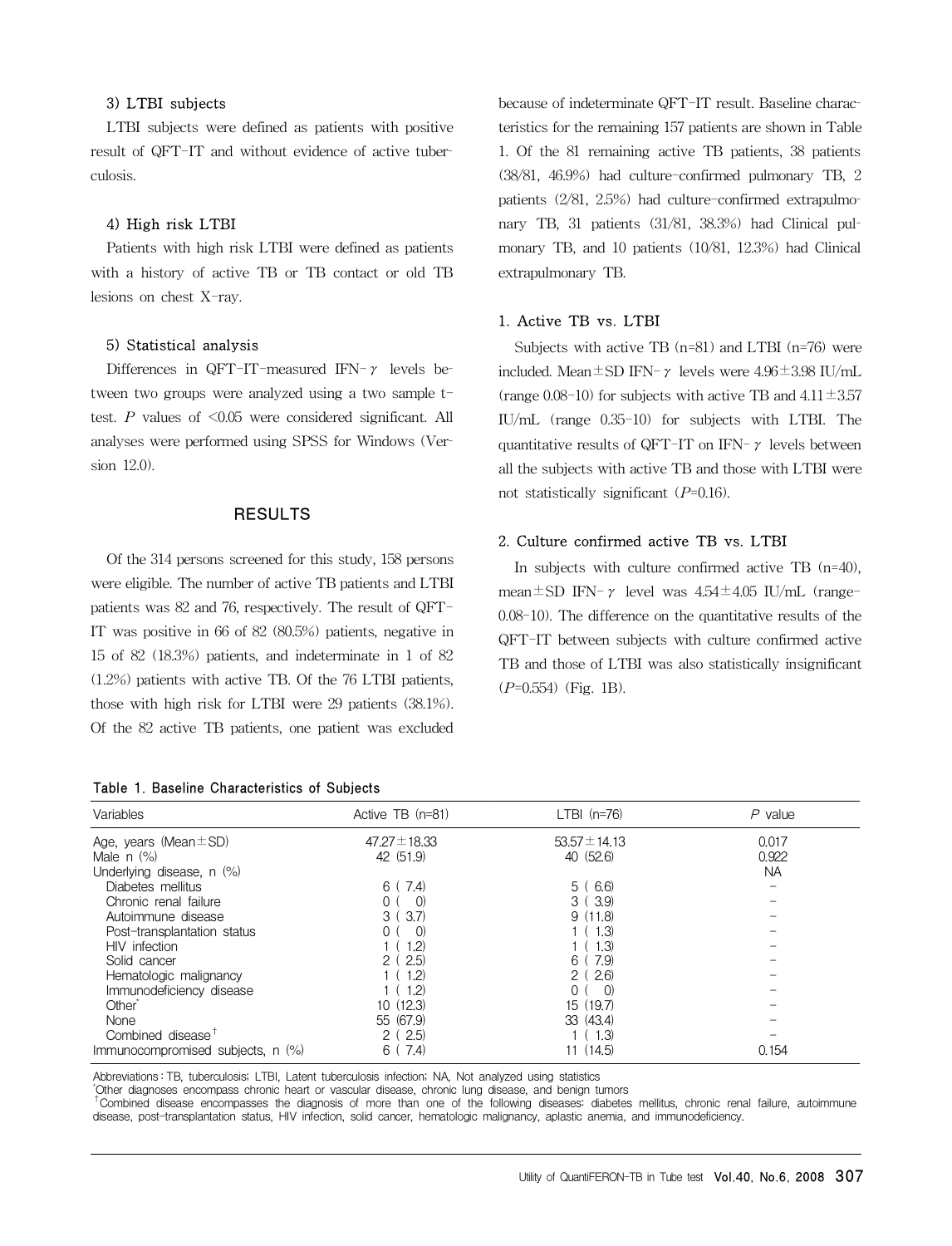

Figure. 1. Dot plots showing IFN- $\gamma$  levels measured by QFT-IT. (A) IFN- $\gamma$  levels of active TB (n=81) and LTBI (n=76), (B) culture confirmed active TB (n=40) and LTBI (n=76). Each dot represents an individual subject. Abbreviations : TB, tuberculosis; LTBI, latent tuberculosis infection.

# **DISCUSSION**

The aim of the present study was to determine whether quantitative analysis using QFT-IT could differentiate between active TB and LTBI. The quantitative results of the QFT-IT of subjects with active TB (culture confirmed TB and clinical TB) were not higher than those with LTBI. Our results showed that there was no relationship between the activity of *M. tuberculosis* infection and the production of IFN- $\gamma$  by lymphocytes, as assessed by QFT-IT. The result of the present study wasnt consistent with that of several studies that have reported that IFN-γ production by lymphocytes challenged with *M. tuberculosis*-specific antigens was proportional to *M. tuberculosis* activity (13-17). There was another report about the use of IGRAs in distinguishing active TB from LTBI (17). In that study, mean (range) sfu number of subjects with active TB was  $107.4 \pm 56.0$  (1-207), that of subjects with LTBI with a TST induration diameter of  $>5$ mm was  $53.6 \pm 60.3$  (7-239), and that of subjects with LTBI with a TST induration diameter of  $\leq$ 5 mm was  $18.9 \pm 27.1$ (7-143). Mean sfu numbers of active TB were statistically different from that of LTBI with a TST induration diameter of >5 mm and those of LTBI with a TST induration diameter of  $\leq 5$  mm. The authors assessed the cut-off value of sfu, measured by T.SPOT.TB, to distinguish active TB from LTBI. In that study, the T.SPOT.TB has

a sensitivity of 82.8% and specificity of 74.2% for distinguishing active TB from LTBI at a threshold of 49 sfu. Discrepancy between results of that study and those of the present study might be explained by several factors. First, in that study, LTBI was defined as the positive result of T.SPOT.TB without clinical or radiological evidence of TB but we defined LTBI as the positive QFT-IT without evidence of active TB. Second, the authors compared the values of sfu, measured by T.SPOT.TB between culturepositive TB and LTBI but we compared the IFN- $\gamma$  levels, measured by QFT-IT. Because the IFN- $\gamma$  ELISA cannot accurately quantify values of more than 10 IU/ml, such inaccuracy might be another factor. Other reports in Korea have explored the use of IGRAs in the diagnosis of active TB. Lee *et al*. studied 87 subjects with active TB (culture proven in 63%) and 131 young students with low risk of LTBI. Sensitivity of 86.2% (95% CI, 77.1-92.7) and specificity of 87.0% (95% CI, 80.0-92.2) at a threshold of 0.13 IU/mL for QFT-G in the diagnosis of active TB were reported (13). Kang *et al*. studied 144 subjects with suspected pulmonary TB. They reported 49% specificity (95% CI, 37-61) and 89% sensitivity (95% CI, 79-96) at a threshold of 0.35 IU/mL for QFT-G in the diagnosis of active pulmonary TB (20). The association of these results is debatable because the definition of LTBI is arbitrary and the exact proportions of LTBI in two reports are unknown.

To our knowledge, the present study is the first study to determine whether quantitative analysis using QFT-IT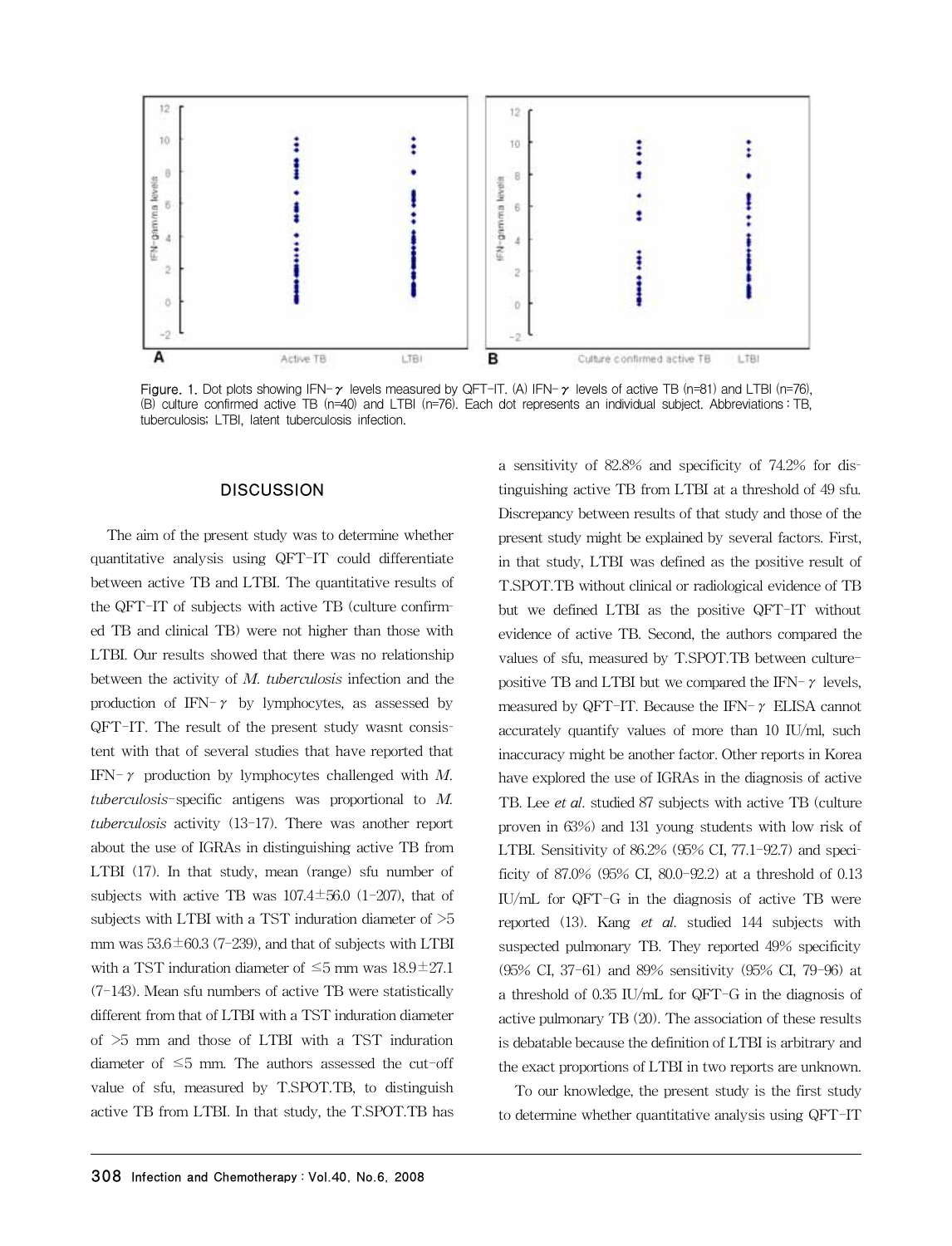can discriminate between active TB and LTBI in an intermediate-burden country. However, the present study had several limitations. First, the definition of LTBI was arbitrary. In reality, we define LTBI as patients with positive result of QFT-IT without evidence of active tuberculosis. Because an arbitrary definition was used to define LTBI in the present study (positive QFT-IT result without evidence of active TB), LTBI patients defined in the present study might not have included LTBI patients with negative results with QFT-IT but might have included healthy individuals with positive results of QFT-IT instead. Because there is no gold standard for the diagnosis of LTBI, it was difficult to resolve this limitation. Second, the present study is retrospective; we evaluated the subjects based on clinical records. For some subjects, there was no BCG vaccination history. So the effect of BCG vaccination on QFT-IT results remains unresolved. Because it is known that QFT-G is minimally affected by BCG vaccination, we presumed that the QFT-IT results in the present study also might have been minimally affected (2).

In summary, we showed that the production of IFN- $\gamma$ measured by QFT-IT showed no correlation between its level and the activity of *M. tuberculosis* infection. These results suggest that measuring IFN- $\gamma$  using QFT-IT might not be useful for distinguishing active TB from LTBI. A large, prospective study will be necessary to confirm that patients with high IFN- $\gamma$  levels are not at higher risk of having active TB.

# **REFERENCES**

- 1) Richeldi L. An update on the diagnosis of tuberculosis infection. *Am J Respir Crit Care Med* 174: 736-42, 2006
- 2) Diel R, Ernst M, Doscher G, Visuri-Karbe L, Greinert U, Niemann S, Nienhaus A, Lange C. Avoiding the effect of BCG vaccination in detecting *Mycobacterium tuberculosis* infection with a blood test. *Eur Respir J* 28:16-23, 2006
- 3) Brock I, Weldingh K, Lillebaek T, Follmann F, Andersen P. Comparison of tuberculin skin test and new specific blood test in tuberculosis contacts. *Am J Respir Crit Care Med* 170:65-9, 2004
- 4) Ewer K, Deeks J, Alvarez L, Bryant G, Waller S,

Andersen P, Monk P, Lalvani A. Comparison of Tcell-based assay with tuberculin skin test for diagnosis of *Mycobacterium tuberculosis* infection in a school tuberculosis outbreak. *Lancet* 361:1168-73, 2003

- 5) Lalvani A, Pathan AA, Durkan H, Wilkinson KA, Whelan A, Deeks JJ, Reece WH, Latif M, Pasvol G, Hill AV. Enhanced contact tracing and spatial tracking of *Mycobacterium tuberculosis* infection by enumeration of antigen-specific T cells. *Lancet* 357:2017- 21, 2001
- 6) Richeldi L, Ewer K, Losi M, Hansell DM, Roversi P, Fabbri LM, Lalvani A: Early diagnosis of subclinical multidrug-resistant tuberculosis. *Ann Intern Med* 140:709-13, 2004
- 7) Lalvani A, Nagvenkar P, Udwadia Z, Pathan AA, Wilkinson KA, Shastri JS, Ewer K, Hill AV, Mehta A, Rodrigues C. Enumeration of T cells specific for RD1-encoded antigens suggests a high prevalence of latent *Mycobacterium tuberculosis* infection in healthy urban Indians. *J Infect Dis* 183:469-77, 2001
- 8) Mori T, Sakatani M, Yamagishi F, Takashima T, Kawabe Y, Nagao K, Shigeto E, Harada N, Mitarai S, Okada M, Suzuki K, Inoue Y, Tsuyuguchi K, Sasaki Y, Mazurek GH, Tsuyuguchi I. Specific detection of tuberculosis infection: an interferon-gamma-based assay using new antigens. *Am J Respir Crit Care Med* 170:59-64. 2004
- 9) Kang YA, Lee HW, Yoon HI, Cho B, Han SK, Shim YS, Yim JJ. Discrepancy between the tuberculin skin test and the whole-blood interferon gamma assay for the diagnosis of latent tuberculosis infection in an intermediate tuberculosis-burden country. *JAMA* 293: 2756-61, 2005
- 10) Mazurek GH, Jereb J, Lobue P, Iademarco MF, Metchock B, Vernon A. Guidelines for using the QuantiFERON-TB Gold test for detecting *Mycobacterium tuberculosis* infection, United States. *MMWR Recomm Rep* 54:49-55, 2005
- 11) Meier T, Eulenbruch HP, Wrighton-Smith P, Enders G, Regnath T. Sensitivity of a new commercial enzyme-linked immunospot assay (T SPOT-TB) for diagnosis of tuberculosis in clinical practice. *Eur J Clin Microbiol Infect Dis* 24:529-36, 2005
- 12) Liebeschuetz S, Bamber S, Ewer K, Deeks J, Pathan AA, Lalvani A. Diagnosis of tuberculosis in South African children with a T-cell-based assay: a prospective cohort study. *Lancet* 364:2196-203, 2004
- 13) Lee JY, Choi HJ, Park IN, Hong SB, Oh YM, Lim CM, Lee SD, Koh Y, Kim WS, Kim DS, Kim WD, Shim TS: Comparison of two commercial interferon-gamma assays for diagnosing *Mycobacterium tuberculosis* infection. *Eur Respir J* 28:24-30, 2006
- 14) Ravn P, Munk ME, Andersen AB, Lundgren B, Lund-